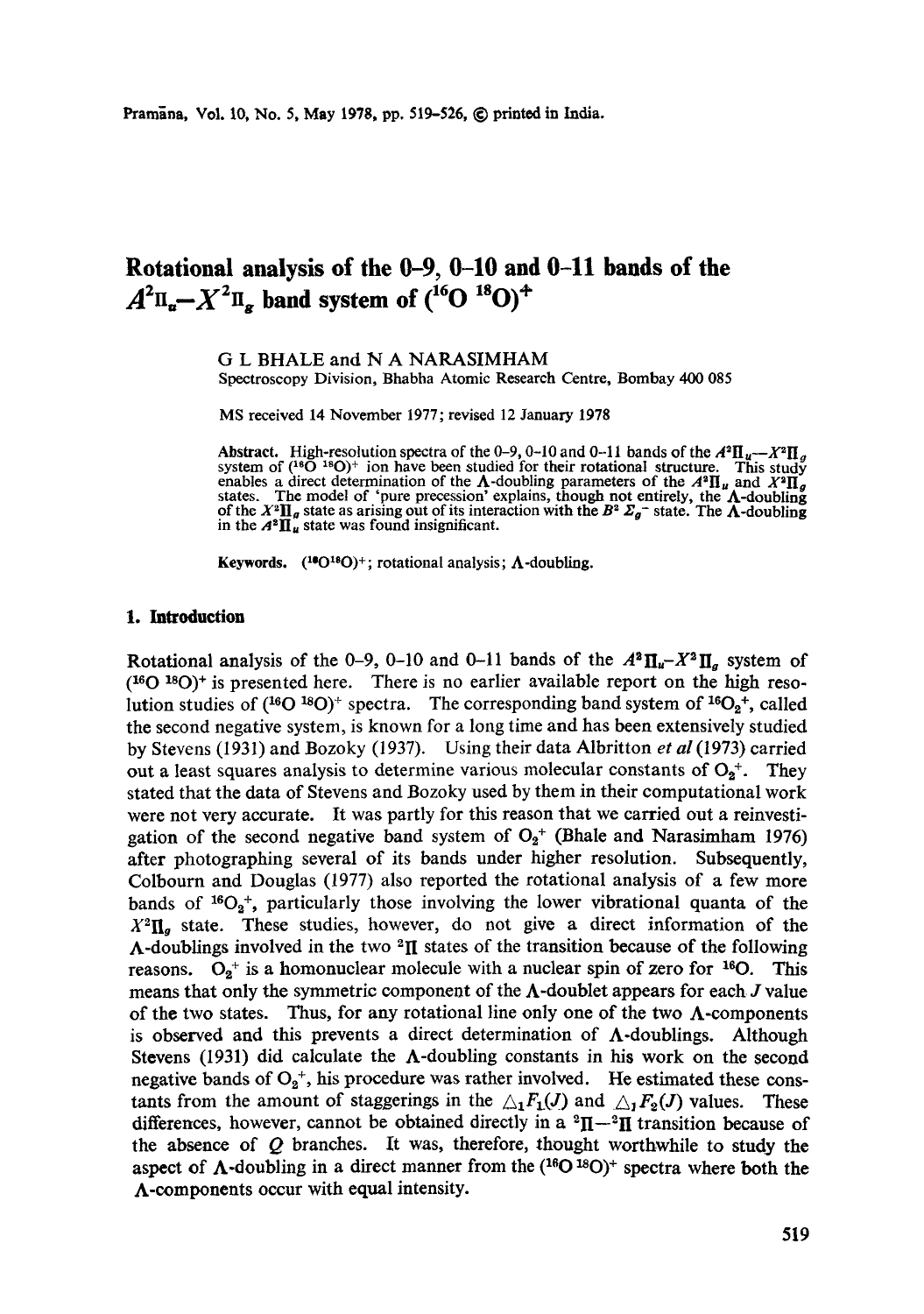# 2. Experimental and the experimental and the experimental control on the experimental (based on  $\mathbb{R}$ )

While recording the emission spectrum of  $(^{16}O \, ^{18}O)^+$ , one also gets the spectra due While recording the emission spectrum of  $(^{16}O \text{ }^{18}O)^+$ , one also gets the spectra due to  $^{16}O_2$ <sup>+</sup> and  $^{18}O_2$ <sup>+</sup>. A given band of  $(^{16}O \text{ }^{18}O)^+$  is sandwitched between the corresto <sup>16</sup>O<sub>2</sub><sup>+</sup> and <sup>18</sup>O<sub>2</sub><sup>+</sup>. A given band of (<sup>16</sup>O <sup>18</sup>O)<sup>+</sup> is sandwitched between the corresponding <sup>16</sup>O<sub>2</sub><sup>+</sup> and <sup>18</sup>O<sub>2</sub><sup>+</sup> bands. In order to carry out a satisfactory rotational analysis of a  $(^{16}O^{18}O)^+$  band, it has to be seen that the band of interest is not very analysis of a (<sup>16</sup>O <sup>18</sup>O)<sup>+</sup> band, it has to be seen that the band of interest is not very much masked by either <sup>16</sup>O<sub>2</sub><sup>+</sup> or <sup>18</sup>O<sub>2</sub><sup>+</sup> band. To achieve this objective, it is necessary to choose bands having large isotope shifts. Because of the appreciable differshifts. Accordingly, the 0-9, 0-10 and 0-11 bands, lying at  $4013.6$  Å,  $4278.7$  Å and 4574<sup>.</sup>0 Å respectively, were chosen for the present studies. Isotope shift studies of these bands were reported earlier (Bhale and Rao 1968). The bands were photographed in the third order of a 3<sup>-4</sup> m Ebert grating spectrograph at a dispersion of 0.5 Å/mm. The spectra were excited by microwaves of 2450 MHz at oxygen pres-Bozoky L v 1937 *Z. Phys.* 104 275 sure of 0<sup>.</sup>1 torr. Spec-pure oxygen used for the experiment was enriched with 65% <sup>18</sup>O isotope. Exposures ranging from 1 to 3 hr were required on the 103 a-0 photographic emulsion. Atomic lines of thorium were used as the reference spectrum. Thorium spectrum was excited in an electrodeless discharge tube containing thorium iodide by microwaves of 2450 MHz. The plates were measured on a Zeiss Abbe  $\frac{1}{2}$ comparator. Figure 1 shows a portion of the  $A^2 \Pi_u - X^2 \Pi_{\frac{1}{2}g}$  transition of the 0-11 ence in the  $\omega_e$  value of the  $A^2 \Pi_u$  and  $X^2 \Pi_g$  states, the bands of  $v' = 0$  progression involving high *v"* quantum numbers are observed to have considerable isotope band.

## 3. Analysis **and** discussion

# 3.1. *Determination of*  $B_v$ ,  $D_v$ , and  $A_v$

The rotational constants  $B_p$  and  $D_v$  were determined graphically from the second combination difference using the relation

$$
\Delta_2 F(J) = (4 B_p - 6 D_v) (J + \frac{1}{2}) - 8 D_p (J + \frac{1}{2})^3
$$

and the spin-orbit coupling constant was calculated from the graph of  $\left\{ \int F_1(J)$ - $F_2(J)$ / $B_n$ ]<sup>2</sup> vs  $(J+\frac{1}{2})^2$  in which the intercept on the ordinate gives  $Y(Y-4)$  where *Y*=*A*/*B*. The lower state  $X^2 \Pi_g$  is known to be regular, as is also evident from the higher  $\Lambda$ -doubling seen in the higher frequency sub-band, and accordingly the positive value for  $A''$  was chosen. For the  $A^2\Pi_u$  state, which was established to be inverted (Bhale 1972), the negative value for the constant *A'* was taken.

## *3.2. Isotopic calculations*

The theoretical relations between rotational constants for isotopically substituted molecules are related to the ratio of their reduced masses (Herzberg 1950). Let the reduced masses of <sup>16</sup>O<sub>2</sub> and (<sup>16</sup>O<sup>18</sup>O) be designed by  $\mu$  and  $\mu^i$  respectively. Then from the ratio  $\mu/\mu^1 = \rho^2$ ,  $\rho$  can be found out, which in the present case is 0.971765. With the superscript *i* denoting the constants of  $(^{16}O^{18}O)^+$ , the isotopic relations are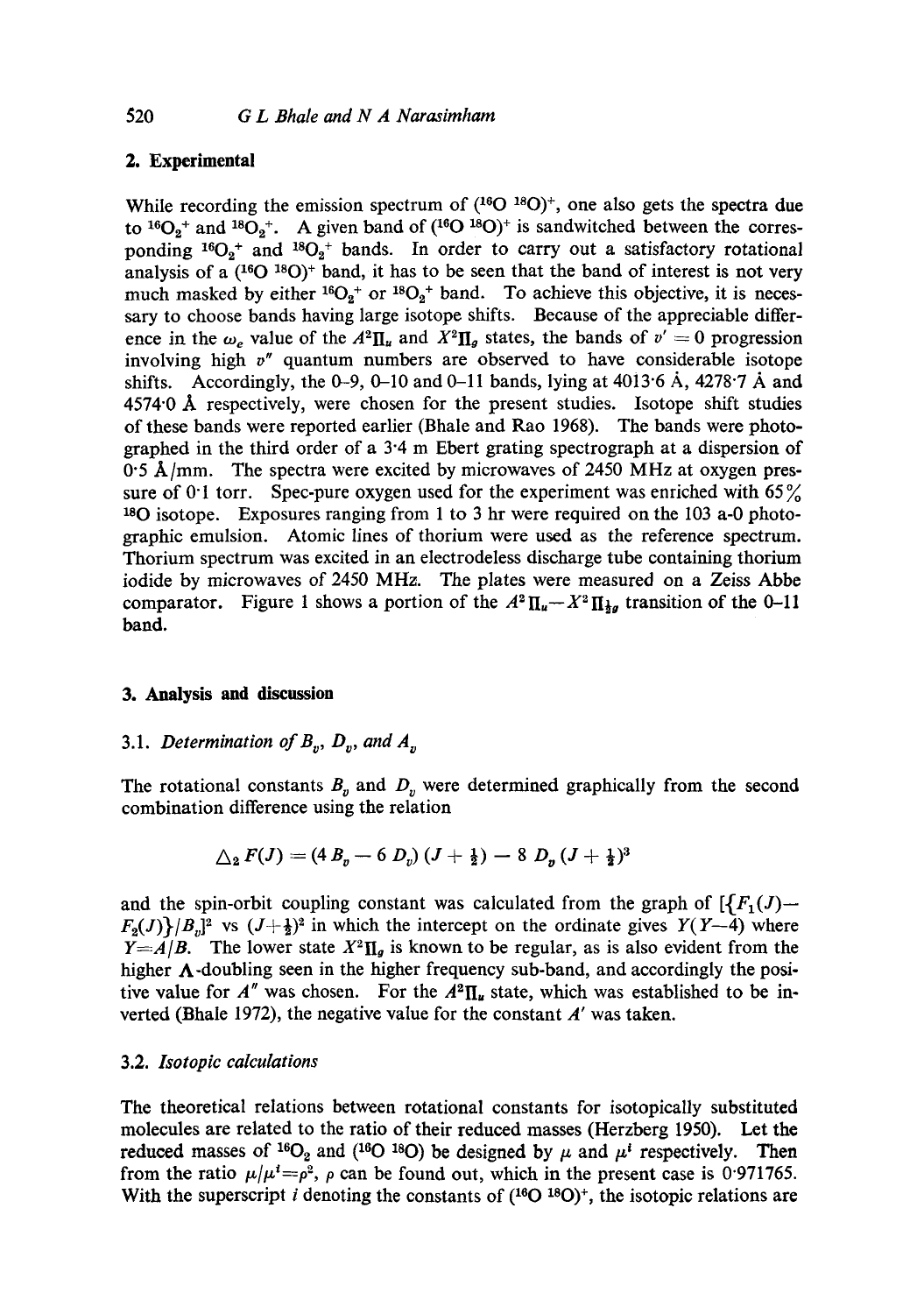

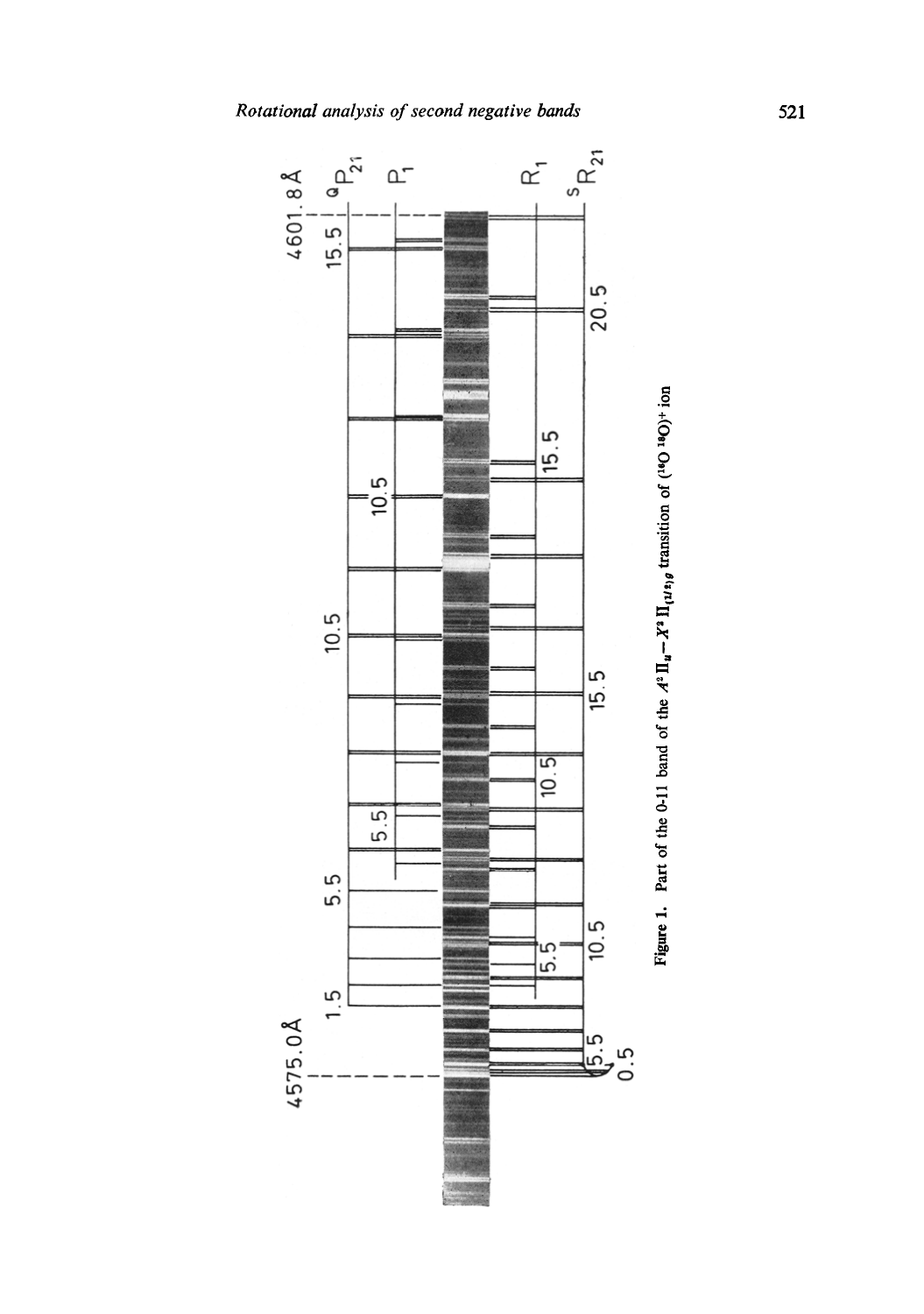526 *G L Bhale and N A Narasimham Rotational analysis of second negative bands* 523

$$
B_e^{\ \ t} = \rho^2 \ B_e
$$
  
\n
$$
a_e^{\ \ i} = \rho^3 \ a_e
$$
 (1)

$$
D_e{}^t = \rho^4 \ D_e. \tag{2}
$$

The constant  $B_e$  for  $O_2$ <sup>+</sup> was taken from Bhale and Rao (1968) while  $\alpha_e$  and  $D_e$ were taken from Herzberg (1950) and inserting these in the above relations the constants  $B_e^i$ ,  $a_e^i$  and  $D_e^i$  were calculated. Now finally making use of the relation

$$
B_{v}^{i}=B_{e}^{i}-a_{e}^{i}\left(v+\frac{1}{2}\right) \tag{3}
$$

the different values of  $B_o^i$  were computed. These are compared in table 1 with the values of  $B_p^i$  obtained by the present analysis where it can be seen that the agreement between the two sets is quite good. It is further noticed that the centrifugal distortion constant *D* does not vary appreciably for  $v'' = 9$ , 10 and 11. Its value has been Bozoky L v 1937 *Z. Phys.* 104 275 compared with  $D_e^i$  obtained from relation (2).

#### 3.3  $\Lambda$ -doubling in the  $A^2 \Pi_u$  and  $X^2 \Pi_g$  states Mulliken R S and Christy A 1931 *Phys. Rev.* 38 87

Thet heoretical expressions for the separation of the  $\Lambda$ -doublets for a regular <sup>2</sup>II Press) state approaching Hund's case (a) are given by Mulliken and Christy (1931) as

$$
{}^{2}\Pi_{1/2}: \bigtriangleup v_{dc}(J) = -p(J+\frac{1}{2}) \tag{4}
$$

and

$$
{}^{2}\Pi_{3/2} : \triangle \nu_{dc}(J) = \left(-\frac{p}{Y^{2}} + \frac{2q}{Y}\right)\left(J - \frac{1}{2}\right)\left(J + \frac{1}{2}\right)\left(J + \frac{3}{2}\right) \tag{5}
$$

where  $p$  and  $q$  are  $\Lambda$ -doubling constants. The separations of the  $\Lambda$ -components for various branches of the 0-9, 0-10, and O-ll bands are shown in tables 2 and 3. Now confining only to the  $\prod_{1/2}$  sub-band it can be seen from table 2 that, within the experimental error, the separation between the two  $\Lambda$ -components of the  ${}^S R_{21}$ ,  $\Omega P_{21}$ ,  $R_1$  and  $P_1$  branch lines involving a common  $J''$  is almost the same. This means that the upper state  $\Lambda$ -doubling is negligible and the observed  $\Lambda$ -splitting

**Table 1.** Molecular constants (in cm<sup>-1</sup>) of the  $A^2\Pi_u$  and  $X^2\Pi_g$  State of (<sup>16</sup>O<sup>18</sup>O)<sup>+</sup> obtained from the analysis of 0-9, 0-10 and 0-11 bands.

|                          |          | $B_v$       |         | $D_{\nu}$<br>$\times 10^{-6}$ | $A_v$ |           |  |
|--------------------------|----------|-------------|---------|-------------------------------|-------|-----------|--|
|                          |          | Obsd        | Calc    | Obsd                          | Calc  |           |  |
| $A^2 \prod_{\mu}$ state: | $\bf{0}$ | 0.9940      | 0.99383 | 5.6                           | 5.79  | $-3.5$    |  |
| $X^*$ $\Pi_q$ state:     | 9        | 1.4257      | 1.42489 | 5.8                           |       | 193.9     |  |
|                          | 10       | 1.4067      | 1.40669 | 5.5                           | 6.1   | $193 - 0$ |  |
|                          | 11       | 1.3880      | 1.38849 | 5.4                           |       | 191.9     |  |
|                          |          | $p = 0.031$ |         | $q = 0.0024$                  |       |           |  |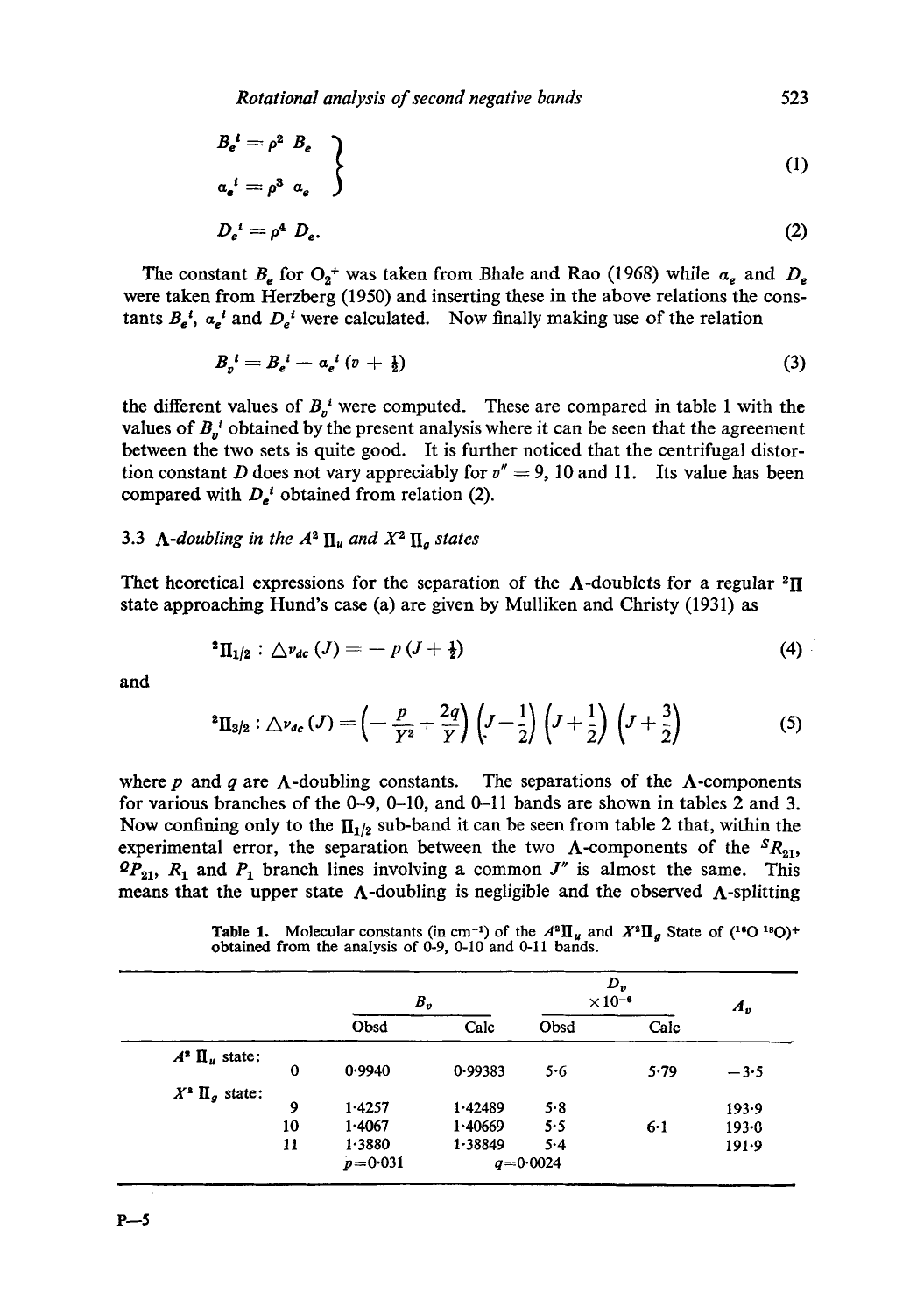| J        | 0-9 band                 |                                       |          |                          |                        | 0-10 band                         |         |         | $0-11$ band             |                                |         |         |
|----------|--------------------------|---------------------------------------|----------|--------------------------|------------------------|-----------------------------------|---------|---------|-------------------------|--------------------------------|---------|---------|
|          | $\mathfrak{s}_{R_{21}}$  | $\mathfrak{o}_{P_{\mathfrak{g}_{1}}}$ | $R_{1}$  | $P_{1}$                  | $\mathcal{S}_{R_{31}}$ | $\mathfrak{o}_{P_{\mathfrak{U}}}$ | $R_{1}$ | $P_{1}$ | $\mathfrak{s}_{R_{21}}$ | $\mathbf{\mathit{Q}}_{P_{31}}$ | $R_{1}$ | $P_{1}$ |
| 3.5      |                          |                                       |          | --                       | 0.14                   |                                   |         |         |                         |                                |         |         |
| 4.5      |                          |                                       |          | ---                      | 0.14                   |                                   |         |         |                         |                                |         |         |
| 5.5      |                          |                                       |          |                          | 0.19                   | --                                |         | ----    | 0.17                    |                                |         |         |
| 6.5      | 0.24                     | 0.17                                  |          | --                       | 0.23                   | 0.17                              | —       | --      | 0.24                    | 0.17                           |         |         |
| 7.5      | 0.24                     | 0.27                                  | —        | —<br>—                   | 0.26                   | 0.23                              | --      | --      | 0.26                    | 0.21                           | ----    |         |
| 8.5      | 0.26                     | 0.24                                  | 0.22     | 0.19                     | 0.28                   | 0.28                              | 0.29    | 0.20    | 0.34                    | 0.19                           | 0.16    |         |
| 9.5      | 0.32                     | 0.31                                  | 0.22     | 0.25                     | 0.29                   | 0.31                              | 0.29    | 0.28    | 0.31                    | 0.24                           | 0.28    |         |
| $10-5$   | 0.29                     | 0.35                                  | 0.36     | 0.24                     | 0.37                   | 0.30                              | 0.28    | 0.23    | 0.33                    | 0.36                           | 0.28    | 0.34    |
| $11 - 5$ | 0.37                     | 0.37                                  | $0 - 40$ | 0.31                     | $0 - 40$               | 0.30                              | 0.30    | 0.27    | $0 - 43$                | 0.34                           | 0.29    | 0.34    |
| 12.5     | 0.36                     | 0.36                                  | 0.38     | 0.36                     | 0.37                   | 0.37                              | 0.33    | 0.27    | 0.37                    | 0.34                           | 0.36    | 0.25    |
| 13.5     | 0.38                     | 0.40                                  | 0.40     | 0.33                     | 0.38                   | 0.42                              | 0.36    | 0.31    | 0.40                    | 0.42                           | 0.38    | 0.34    |
| 14.5     | 0.51                     | 0.41                                  | 0.38     | 0.39                     | $0 - 49$               | 0.49                              | 0.37    | 0.41    |                         | 0.40                           | 0.39    | 0.36    |
| 15.5     | 0.54                     | 0.45                                  | 0.42     | $0 - 37$                 | 0.44                   |                                   | 0.41    | 0.39    | 0.46                    | 0.44                           | 0.43    | 0.39    |
| 16.5     | 0.40                     | 0.43                                  | 0.46     | 0.44                     | 0.51                   | 0.52                              | 0.39    | 0.44    | 0.46                    | 0.45                           | 0.45    | 0.47    |
| $17 - 5$ | 0.51                     | 0.47                                  | 0.46     | 0.45                     | 0.52                   | 0.47                              | 0.47    | 0.41    | 0.50                    | 0.48                           | 0.47    | 0.45    |
| 18.5     | 0.52                     | 0.44                                  | 0.47     | 0.43                     | 0.55                   | 0.49                              | 0.46    | 0.40    | 0.53                    | 0.47                           | 0.49    | 0.51    |
| 19.5     | 0.56                     | 0.45                                  | 0.51     | 0.64                     | 0.60                   | 0.54                              | 0.51    | 0.48    |                         | 0.53                           | 0.54    | 0.48    |
| $20 - 5$ | 0.55                     | 0.37                                  | 0.53     | 0.55                     | 0.58                   | 0.62                              | 0.54    | 0.50    | 0.58                    | 0.56                           | 0.58    | 0.60    |
| 21.5     | 0.62                     | 0.88                                  | 0.54     | 0.57                     | 0.61                   | 0.62                              | 0.59    | 0.54    | 0.58                    |                                | 0.54    | 0.53    |
| 22.5     | 0.64                     | 0.67                                  | 0.62     | 0.78                     | 0.58                   | 0.65                              | 0.56    | 0.56    | 0.59                    | $\overline{\phantom{0}}$       | 0.61    | 0.60    |
| 23.5     | —                        | 0.54                                  | 0.49     | $0 - 59$                 | 0.56                   | 0.63                              | 0.64    | 0.47    | 0.66                    | ----                           | 0.65    | 0.57    |
| 24.5     | —                        | -----                                 | 0.63     | --                       | 0.66                   | 0.57                              | 0.63    | 0.58    |                         | --                             | 0.64    | 0.61    |
| 25.5     | ——                       |                                       | 0.59     | --                       |                        | 0.65                              | 0.63    | 0.66    | ---                     | -----                          | 0.65    | 0.62    |
| 26.5     | $\overline{\phantom{0}}$ | ---                                   | 0.77     | $\overline{\phantom{0}}$ | —                      | 0.69                              | 0.72    |         |                         |                                | 0.76    | 0.63    |
| 27.5     |                          |                                       |          |                          |                        |                                   | 0.73    | 0.71    |                         | —                              | 0.71    |         |
| $28 - 5$ |                          |                                       |          |                          |                        | 0.78                              | 0.71    |         |                         |                                |         |         |
| 29.5     |                          |                                       |          |                          |                        | 0.77                              | 0.78    |         |                         |                                |         |         |
|          |                          |                                       |          |                          |                        |                                   |         |         |                         |                                |         |         |

Table 2. A-doublet separation (in cm<sup>-1</sup>) in the rotational lines of  $A^* \Pi_u - X^* \Pi_{\frac{1}{2}g}$ components of the second negative bands of  $(40.40)$ + ion.

**Table 3.** A-doublet separation (in cm<sup>-1</sup>) in the rotational lines of the  $A^2 \Pi_u - X^2 \Pi_{\frac{3}{2}g}$ components of the second negative bands of  $(^{16}O^{18}O)^+$  ion

| ${\bf J}$ | 0-9 band |                          |              |                          | 0-10 band    |                          |              |                          | $0-11$ band |         |              |              |
|-----------|----------|--------------------------|--------------|--------------------------|--------------|--------------------------|--------------|--------------------------|-------------|---------|--------------|--------------|
|           | $R_{2}$  | $P_{2}$                  | $Q_{R_{12}}$ | $o_{P_{12}}$             | $R_{2}$      | $P_{2}$                  | $Q_{R_{12}}$ | $o_{P_{12}}$             | $R_{2}$     | $P_{2}$ | $Q_{R_{12}}$ | $o_{P_{12}}$ |
| $10-5$    |          |                          |              |                          |              |                          |              |                          |             |         |              |              |
| $11 - 5$  |          |                          |              |                          |              | 0.11                     |              |                          |             |         |              |              |
| $12 - 5$  |          |                          |              |                          |              | 0.15                     |              | ---                      | 0.12        |         |              |              |
| 13.5      | ----     |                          |              |                          | 0.16         | 0.19                     | 0.16         |                          |             |         |              |              |
| 14.5      | 0.21     | 0.20                     |              |                          | 0.14         | 0.16                     | 0.14         | 0.19                     | 0.19        |         |              |              |
| $15 - 5$  | 0.19     | 0.16                     |              |                          | 0.23         | 0.19                     | 0.19         | 0.08                     | 0.21        |         |              |              |
| $16 - 5$  | 0.32     | 0.21                     |              | ---                      | 0.27         | 0.22                     | 0.21         | $\overline{\phantom{0}}$ | 0.32        |         |              |              |
| $17 - 5$  | 0.16     | 0.26                     | 0.20         | $0-17$                   | 0.24         | 0.23                     |              | 0.22                     | 0.23        | 0.22    |              |              |
| 18.5      | 0.22     | 0.39                     | 0.21         | 0.18                     | 0.24         | -                        | 0.26         | $\overline{\phantom{0}}$ | 0.23        |         |              |              |
| $19 - 5$  | $0 - 25$ | 0.22                     | 0.18         | $\overline{\phantom{0}}$ | $0 - 29$     | 0.22                     | 0.42         |                          |             | 0.34    |              |              |
| 20.5      | 0.29     | 0.30                     | 0.30         |                          | 0.21         | 0.29                     | 0.25         |                          | 0.35        | 0.27    |              |              |
| $21 - 5$  | 0.42     |                          | 0.28         |                          | 0.31         | $\overline{\phantom{0}}$ | 0.23         | $\overline{\phantom{0}}$ | 0.28        | 0.28    |              |              |
| $22 - 5$  | 0.29     | $\overline{\phantom{0}}$ | 0.27         | $\overline{\phantom{0}}$ | 0.31         |                          |              |                          | 0.32        | 0.31    |              |              |
|           | $0-29$   |                          |              | --                       |              |                          |              | بمسو                     |             |         |              |              |
| 24.5      | 0.32     |                          |              | $\overline{\phantom{0}}$ |              |                          |              | ---                      |             |         |              |              |
| 25.5      |          |                          |              |                          | 0.29         |                          |              |                          | 0.36        | ---     |              |              |
| 23.5      |          |                          |              |                          | 0.31<br>0.33 |                          |              |                          | 0.32        | 0.33    |              |              |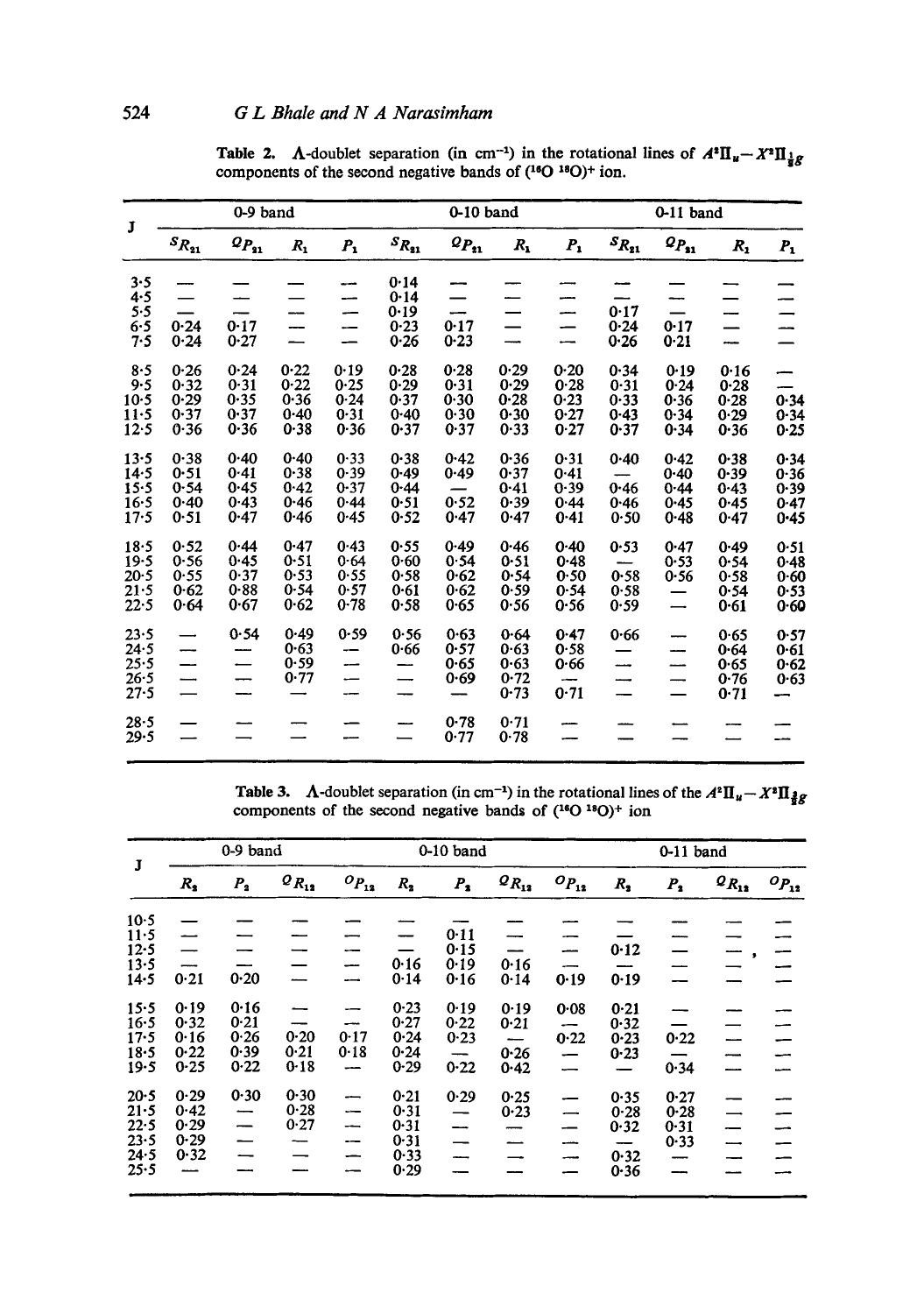is essentially due to the  $X^2 \Pi_q$  state. By directly measuring the A-splitting for the various J" values in the  $\prod_{1/2}$  and  $\prod_{3/2}$  sub-bands the A-doubling constants were determined using eqs  $(4)$  and  $(5)$ .

The values of *p* and *q* as obtained from the present analysis are 0·031 cm<sup>-1</sup> and  $0.0024$  cm<sup>-1</sup> respectively. Earlier values for these constants as reported by Stevens 0°0024 cm<sup>-1</sup> respectively. Earlier values for these constants as reported by Stevens (1931) in the case of <sup>16</sup>O<sub>2</sub><sup>+</sup> ion are 0°036 cm<sup>-1</sup> and 0°0027 cm<sup>-1</sup>. He analysed the 0-8, 1-8, 0-7 and 1-7 bands of the second negative system and made use of the staggerings in the  $\Delta_1 F_{1}^{''}(J)$  and  $\Delta_1 F_{2}^{''}(J)$  values to get these constants for the **References**  be experimentally measured.  $X^2 \Pi_g$  state. As he did not notice any staggering in the  $\Delta_1 F_1$  (*J*) and  $\Delta_1 F_2$  (*J*) values, he rightly concluded that the initial  $A^2 \prod_u$  state had  $\Lambda$ -splitting too small to

#### $B.4.$  Origin of  $\Lambda$ -doubling in the  $X<sup>2</sup>$  **N**, state Bhale G L 1972 *J. MoL Spectrosc.* 43 171 *3.4. Origin of A-doubling in the* %2 llg *state*

Bhale G L and Narasimham N A 1976 *Pramana* 7 324 As stated earlier in eq. (4), for a regular state, close to Hund's coupling case (a),  $\Lambda$ -doubling is given by

$$
\triangle\nu_{dc}(J)=-\,p\,(J+\tfrac{1}{2})
$$

Rosen B 1970 *Selected Constants: Spectroscopic Data related to Diatomic Molecules* (Pergamon The negative sign of  $\Delta v_{dc}$  in  $X^2 \Pi_{(1/2)g}$  sub-state shows that one or more  $^2\Sigma_g^-$  states is the main contributor to the  $\Lambda$ -doubling in the ground state of  $O_2^+$ . The only <sup>2</sup> $\sum_{g}$  state known for  $O_2$ <sup>+</sup> is the *B*<sup>2</sup> $\sum_{g}$  state at 20·3 eV with respect to the X<sup>3</sup> $\sum_{g}$ state of  $O_2$ , its corresponding state in the isoelectronic molecule NO being the  $G^2 \Sigma^-$ . Taking the analogy of NO (Lofthus and Miescher 1964), it can be assumed that  $B^2$   $\sum_a$  is the main contributor to the  $\Lambda$ -doubling of the  $X^2\pi_a$  state. Using the approximation of ' pure precession ', the theory gives

$$
p = \frac{2 A B l (l+1)}{\nu (\Pi, \Sigma)} \text{ and } q = \frac{2 B^2 l (l+1)}{\nu (\Pi, \Sigma)} \tag{6}
$$

where *l* is the effective electron angular momentum,  $\nu(\Pi, \Sigma)$  is the effective separation of the <sup>2</sup>II state from the interacting <sup>2</sup> $\mathbb{Z}^-$ . Taking  $l=1$ ,  $B=1.4896$  (average of  $B_e$  for the  $X^2 \Pi_g$  and  $B^2 \Sigma_g$  states), since  $B_e$  for the  $B^2 \Sigma_g$  state is not known it is assumed that its value will be close to the  $B_e$  value of the  $b^4 \Sigma_a^-$  state - because the two electronic states have almost identical  $\omega_e$  values,  $\overline{A} = 195$  cm<sup>-1</sup> and  $\nu$  (II,  $\Sigma$ ) = 66340 cm<sup>-1</sup> (Rosen 1970), we get  $p = 0.016$  cm<sup>-1</sup>, the observed value for the same being 0.031 cm<sup>-1</sup>. Similarly, the value of q obtained from eq. (6) is  $0.00012$  cm<sup>-1</sup> whereas its experimental value is  $0.0024$  cm<sup>-1</sup>. It must be noted here that in the case of the ground state of NO the model of 'pure precession' gives

**Table 4.** A-doublet constants for the  $X^2\Pi$  state of NO (Lofthus and Miescher 1964)

|        | Observed values based on<br>microwave data<br>$cm^{-1}$ | Calculated values based on<br>' pure precession'<br>$\rm cm^{-1}$ |         |  |  |  |
|--------|---------------------------------------------------------|-------------------------------------------------------------------|---------|--|--|--|
|        |                                                         |                                                                   |         |  |  |  |
| 0.0117 | 0.000077                                                | 0.0115                                                            | 0.00014 |  |  |  |